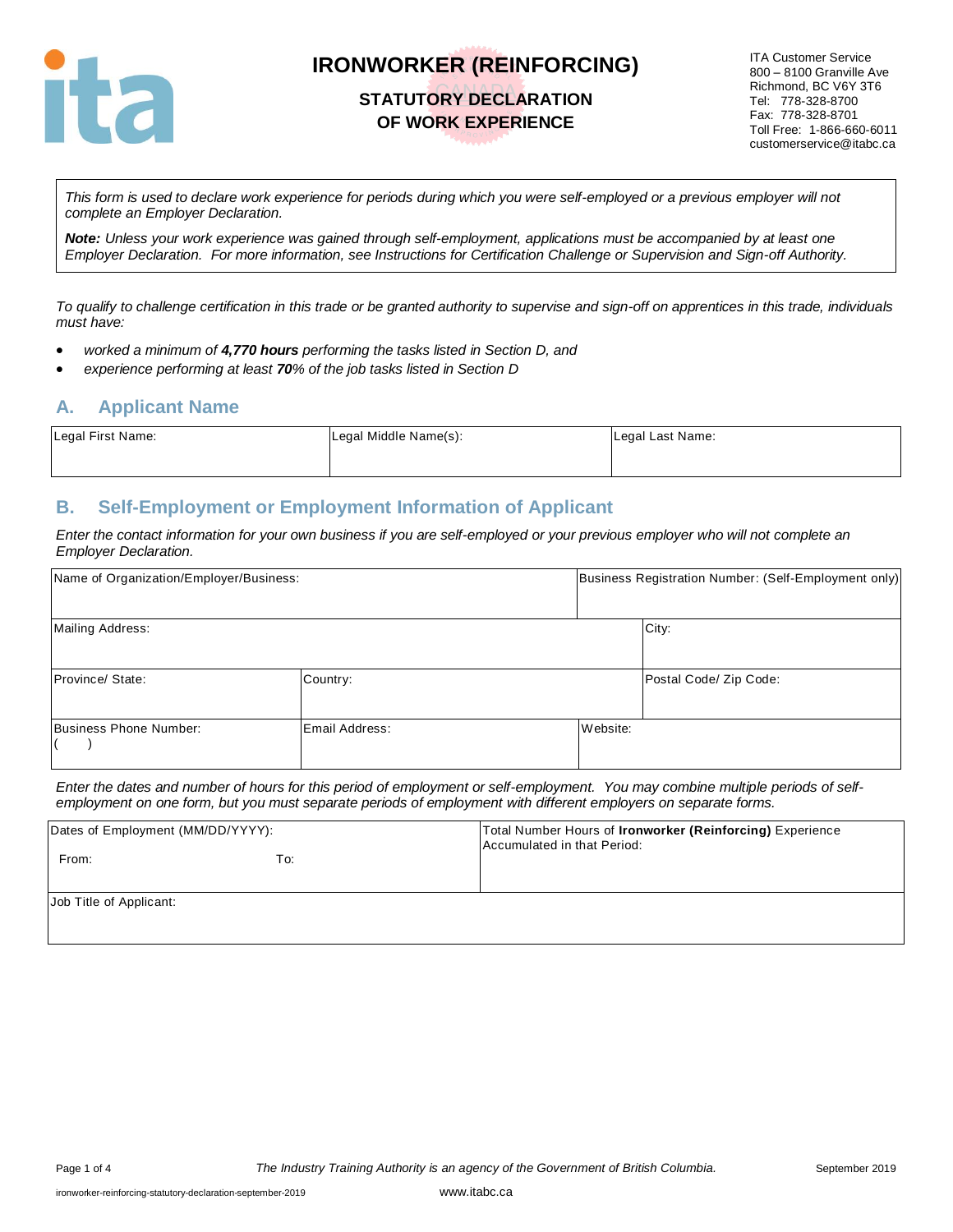

# **STATUTORY DECLARATION OF WORK EXPERIENCE**

ITA Customer Service 800 – 8100 Granville Ave Richmond, BC V6Y 3T6 Tel: 778-328-8700 Fax: 778-328-8701 Toll Free: 1-866-660-6011 customerservice@itabc.ca

### **C. Reason for Statutory Declaration**

Indicate why a Statutory Declaration is required for this period of employment:

| □ | Applicant was self-emp |  |  |
|---|------------------------|--|--|
|   |                        |  |  |

Applicant Moved Employer will/can not complete Employer Declaration

Applicants **must** attempt to contact current or previous employers to request an Employer Declaration filled out and signed.

If you have been unable to obtain an Employer Declaration for any portion of your non-self-employed work experience, **indicate the steps you have taken to try to obtain it.** If sufficient evidence of steps taken is not provided, the application may not be approved.

### **D. Statutory Declaration of Job Task Performance**

*By checking "Yes" or "No" in the Declaration Response column, indicate whether you have performed the job tasks listed below during the period indicated in Section B.*

| Job Tasks (7)                                                                                                                                                                                                                                                                                                                                                                                   |             |        |  |  |  |  |
|-------------------------------------------------------------------------------------------------------------------------------------------------------------------------------------------------------------------------------------------------------------------------------------------------------------------------------------------------------------------------------------------------|-------------|--------|--|--|--|--|
| USE SAFE WORK PRACTICES<br>Interpretation and comprehension of OH&S regulations and WorkSafeBC standards, working in or around<br>confined spaces, use of fall protection, fall arrest and work positioning equipment, maintenance and use of<br>PPE (Personal Protective Equipment) and control of workplace hazards such as slip/trip, fire, etc.                                             | Yes:<br>No: | П<br>П |  |  |  |  |
| <b>USE TOOLS &amp; EQUIPMENT</b><br>Use of hand tools (pliers, side cutters, hickeys etc.) as well as the use of measurement and layout tools such<br>as measuring tapes, string lines, spirit levels, etc. Use of power tools such as hydraulic and electric rebar<br>benders and shears as well as gas cut off saws and oxy/acetylene torches used for cutting reinforcing<br>materials.      | Yes:<br>No: | П<br>П |  |  |  |  |
| <b>ORGANIZE WORK</b><br>Use of trades math to work out dimensions, weights, spacing in Metric and Imperial units. Interpretation of<br>structural drawings, details and specifications for placing reinforcing materials. Use of trades language and<br>non-verbal communication. Packing and handling of materials.                                                                            | Yes:<br>No: | П<br>П |  |  |  |  |
| USE RIGGING, HOISTING & LIFTING EQUIPMENT<br>Selection and use of rigging based on sling configuration and capacities as well as identifying and rectifying<br>unsafe rigging and rigging practices. Use of knots and fiber rigging for attachment to bundles and pre-<br>fabricated members for the purpose of load control. Use of rigging accessories such as snatch blocks and<br>shackles. | Yes:<br>No: | П<br>П |  |  |  |  |

*Enter the applicant name (repeat on every page of this form)*

| Legal First Name: | Legal Middle Name(s): | Legal Last Name: |
|-------------------|-----------------------|------------------|
|                   |                       |                  |

Page 2 of 4 **The Industry Training Authority is an agency of the Government of British Columbia.** September 2019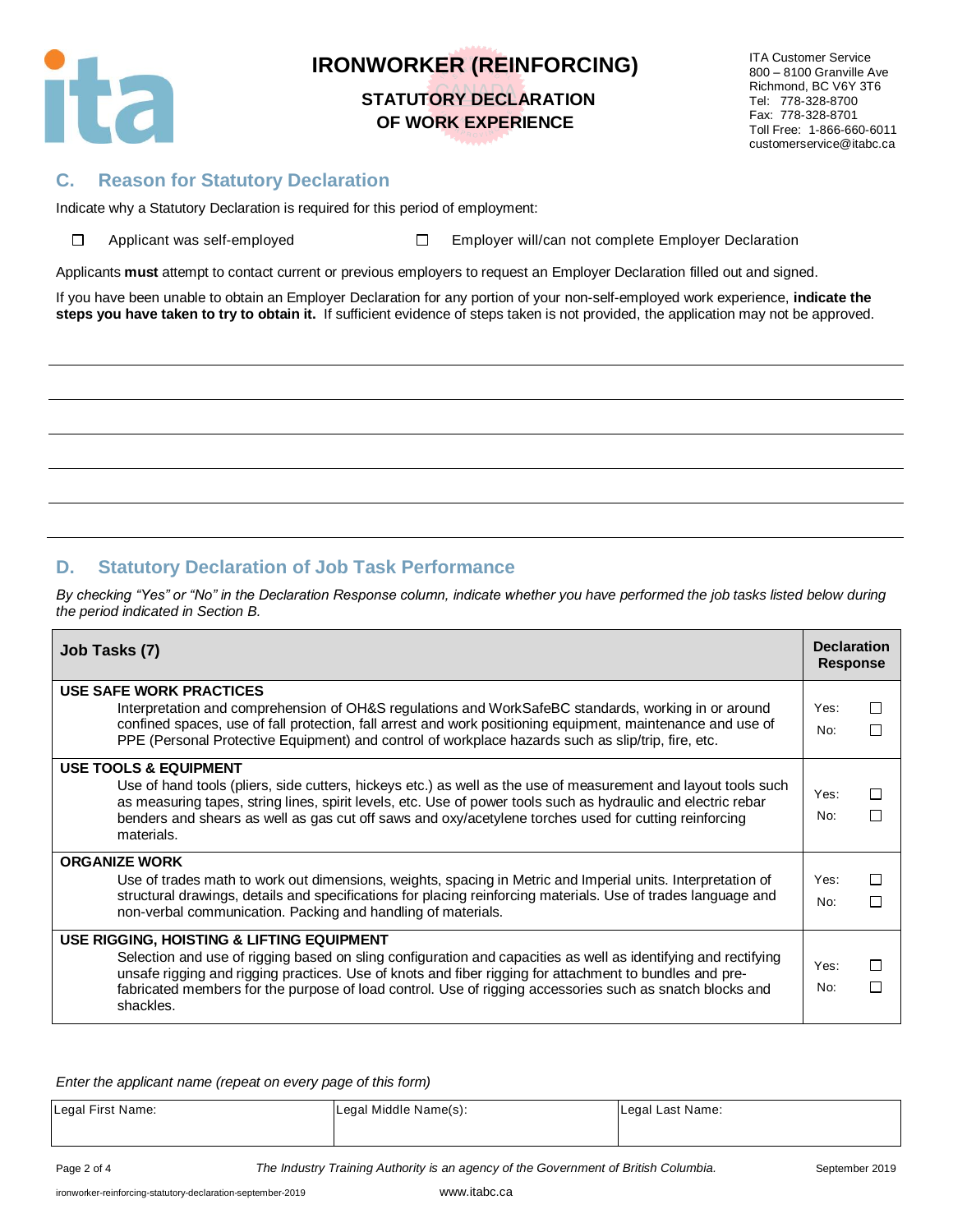

# **STATUTORY DECLARATION OF WORK EXPERIENCE**

ITA Customer Service 800 – 8100 Granville Ave Richmond, BC V6Y 3T6 Tel: 778-328-8700 Fax: 778-328-8701 Toll Free: 1-866-660-6011 customerservice@itabc.ca

| APPLY CRANE WORK PROCEDURES<br>Working with cranes for hoisting bundles and pre-fabricated members as well as setup and takedown of<br>mobile cranes.                                                                                                                                            | Yes:<br>No: |  |
|--------------------------------------------------------------------------------------------------------------------------------------------------------------------------------------------------------------------------------------------------------------------------------------------------|-------------|--|
| <b>APPLY REINFORCING TECHNIQUES</b><br>Fabrication of rebar (cutting and bending of stock lengths) and pre fabrication of members (columns, zones,<br>beams, etc.) Laying out, marking and placing of reinforcing steel in slabs, walls and beams.                                               | Yes:<br>No: |  |
| APPLY PRE-STRESSING/POST-TENSIONING TECHNIQUES<br>Installation of mono strand un-bonded post tensioning tendons and their accessories. Installation of mono<br>and multi strand bonded post tensioning tendons and their accessories. Installation of grout in bonded post<br>tensioned systems. | Yes:<br>No: |  |

### **E. Applicant Signature**

I certify that the information I have provided is accurate. (Note: Collection and protection of personal information on this form is in accordance with the provisions of the Freedom of Information and Protection of Privacy Act.)

| Applicant Name (please print): | Applicant Signature: | Date: (MM/DD/YYYY) |
|--------------------------------|----------------------|--------------------|
|                                |                      |                    |

#### *Enter the applicant name (repeat on every page of this form)*

| Legal First Name: | Legal Middle Name(s): | Legal Last Name: |
|-------------------|-----------------------|------------------|
|                   |                       |                  |
|                   |                       |                  |

Page 3 of 4 *The Industry Training Authority is an agency of the Government of British Columbia.* September 2019